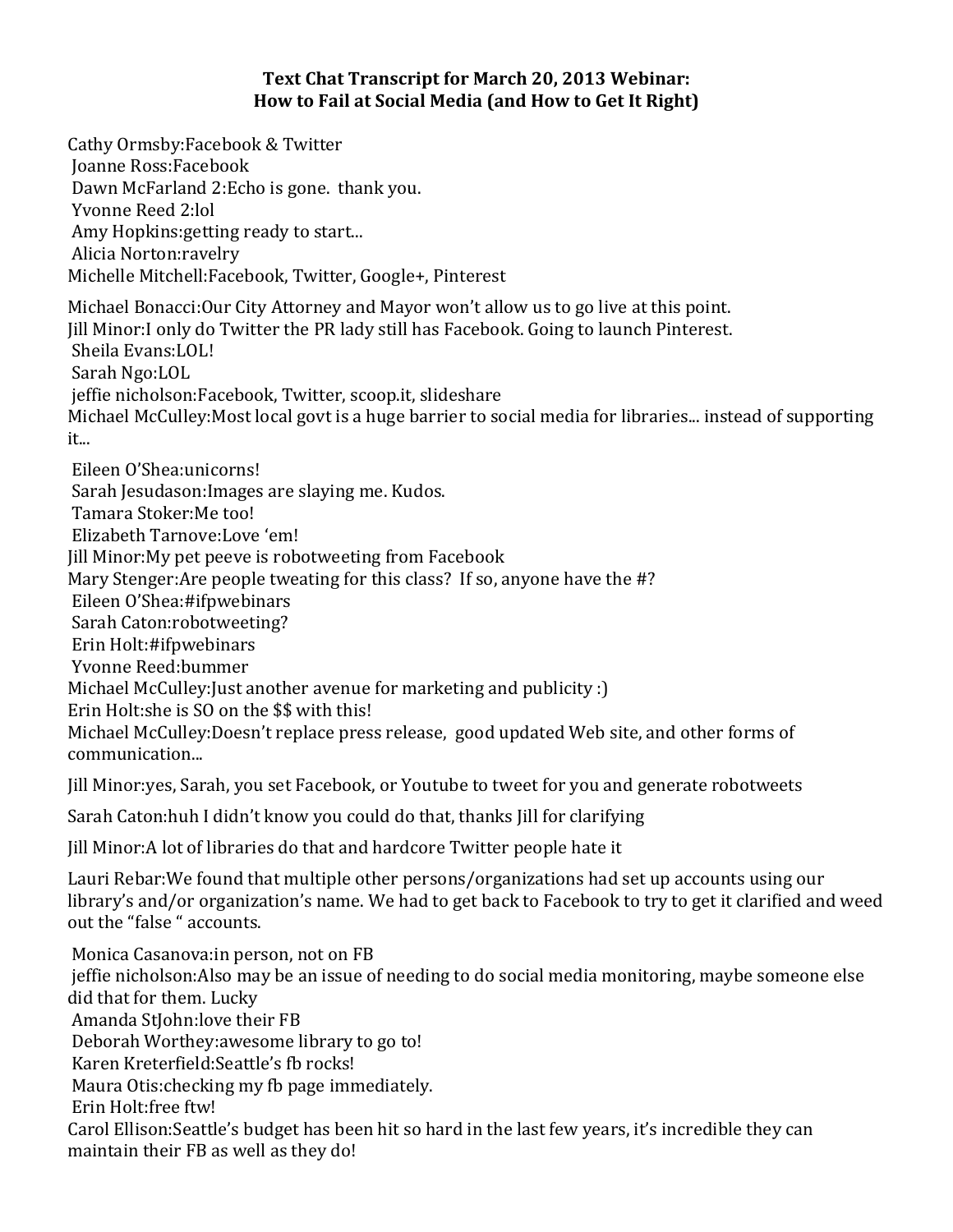Connie Barrington: Not true, the time costs for those of us who are small, or cash-poor, but it is time consuming.

Alicia Norton: great fb page Lisa Peters: Do you have a suggestion for a pic for a small library without a logo?

Eileen O'Shea: slides for this webinar can be downloaded here (inlcuding that unicorn  $:-$ ) http://infopeople.org/training/how\_to\_fail

Karen Kreterfield: we use our library card as a profile pic

Monica Casanova: does it have to be our logo? Elizabeth Tarnove: What if it's a branch in a larger public library system? Triste Longcore: run a contest for a logo Eileen O'Shea: library card is a great idea! Wendy Wright: Yes, contest! Monica Casanova: what about a mascot? Joanna Duffett: Like Elizabeth, we also have pages for each branch - how else to differentiate?

Kris Cram: my library has a logo and a mascot

Mary Brannen: I like the mascot idea...Leo, the Library Lion!

Amy Hopkins: Find a volunteer who knows adobe and enjoys it?

Alicia Norton: this can fail miserably—I've seen it at a past job Jennifer Self: Another cover picture idea: PEOPLE inside the library, using the

Iill Schacter: Perhaps someone in a friends group.

Kris Cram: our mascot goes around to different city events Iill Minor: logos are the hardest graphic design there is Michael Sheffield: we have Elmo for ours LOL Klara Kim: reverse image search! Erin Holt: ouch, that hurts! Stanley Strauss: You can also try http://www.volunteermatch.org for designer in your area. Joanne Ross: We have 25 libraries in our system and do use our libraries pictures as our profile picture. Suggestions for districts with many branches?

Sarah Carnahan: we have a logo for a 14 branch system

Kris Cram: my library also has a logo for a 12 branch s; y stem

Philip Krogmeier: 12 branches and a logo.

Sarah Carnahan: PR made it, cover shot's are pictures of locations

Alicia Norton: we have one logo for 11 branches

Joanna Duffett: But how to differentiate if all the branches have pages?

Erin Holt: but how do you differentiate your branches?

Jill Minor: Our logo is just five triangles, one for each branch but I love it

Erin Holt:w/ the same logo?

Erin Holt: just by name?

Sarah Carnahan: $logo =$  profile shot, location photo  $=$  cover picture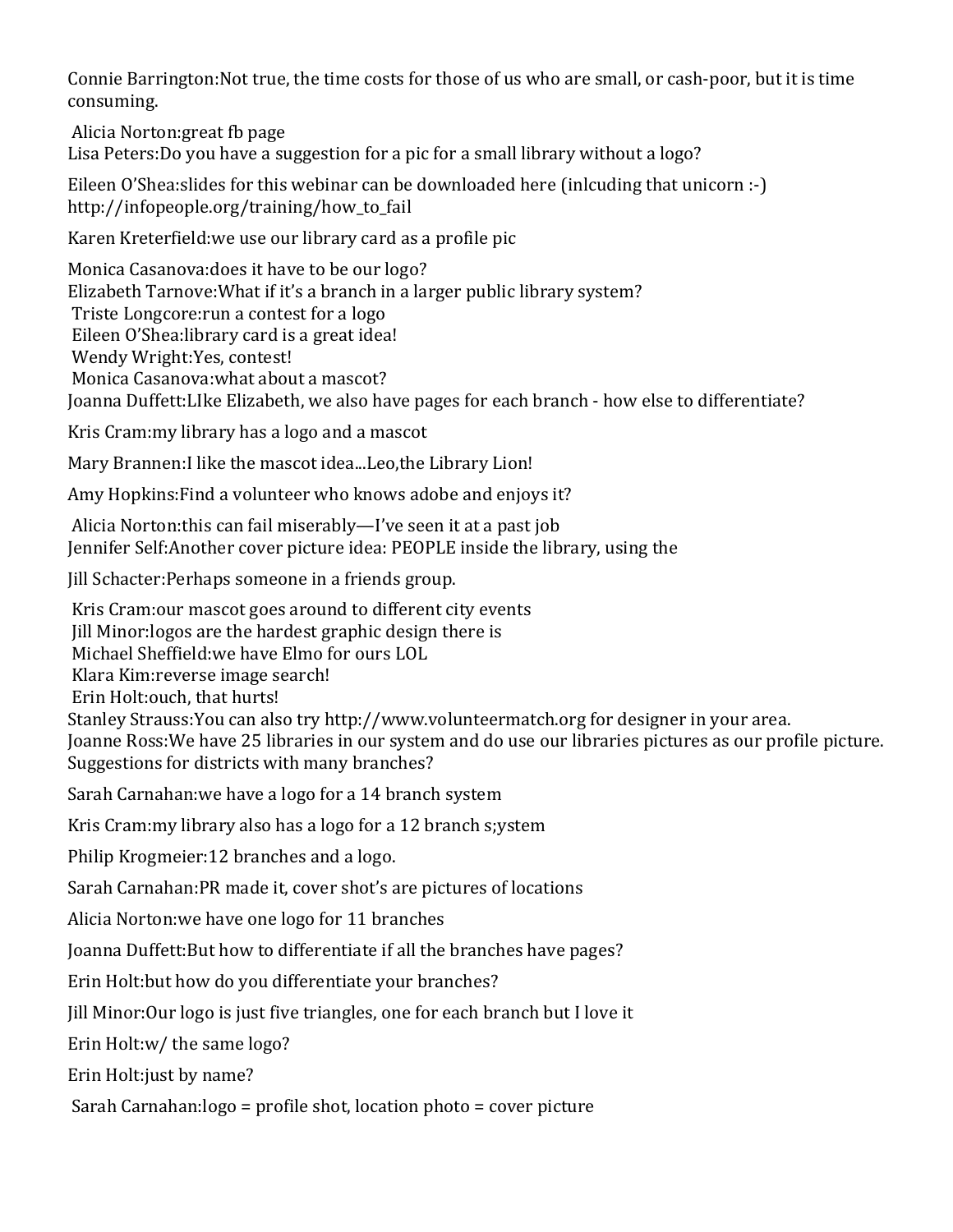Heather Stewart: I get the point, but probably should update your examples because the Cover Picture versus a Profile Picture really is a complimentary issue that better reflect what you're discussing...gives you the chance to do both building AND  $log_0$ ! :)

Heather Stewart: in progress Amanda StJohn:written...by confused staff Elizabeth Tarnove: kind of Beth Fain:no Lyra 
 Gray:no Andrew Spires:nope Amy Hopkins: I had to write one... Patricia Wishard: putting plans/policies together as we speak Iill Minor: I wasn't allowed to start without one and it was vetted by legal counsel Kristine Segura: we do Tammy LaPlante: we have an outline, but no plan Erin Holt: what about stats tho? Michael McCulley: way to go, Jill! :) Kathleen Gust: @ [ill is it something you can share? Eileen O'Shea:ouch! Marie Rosset:cool! Kathy Hall: on our face book we have no picture of our library

Jennifer Self: How do you reach beyond the cheering squad?

Susan Upole: People can create Fcebook pages and misrepresent an organization as well.

Michelle Mitchell: We just started engaging within the past few months and have had HUGE success.

Erin Holt: gaining a following in itself can be difficult Susan Upole: This is the current fb page for the library used earlier: https://www.facebook.com/pages/Delmar-Public-Library/132343956840355?ref=hl

Jill Minor: I don't know whether I can share our social media plan or not

Erin Holt: but engagement certainly helps but it is such a slow process

Robin Bradford: yes, if you don't reply to people to speak to you, you will never gain a following.

Erin O'Brien: [ill, I'd be curious to know what your resources were in order to draw up a plan.

Jill Minor:Send me a dm on twitter and I'll try to get you a copy of our sm plan if allowed. . .@jillrhudy

Robin Bradford: if you push info out all the time, that isn't social.

Erin Holt: ves Robin!

Amy Hopkins: Part of our plan is not spamming peoples newfeed...

Jill Minor: or email me jminor@wcpl.net and I'll ask permission to share. My boss likes sharing.

Antonia Ruiz-Koffman:it's a conversation, not a billboard

Robin Bradford:@Antonia I love that!

Kris Cram: we do a weekly name the novel with clues that people love

Sarah Caton: O that's an awesome idea!!!!

Alicia Norton: what a great idea

Angela Meyers: Any suggestions on successfully using social media at the library system level?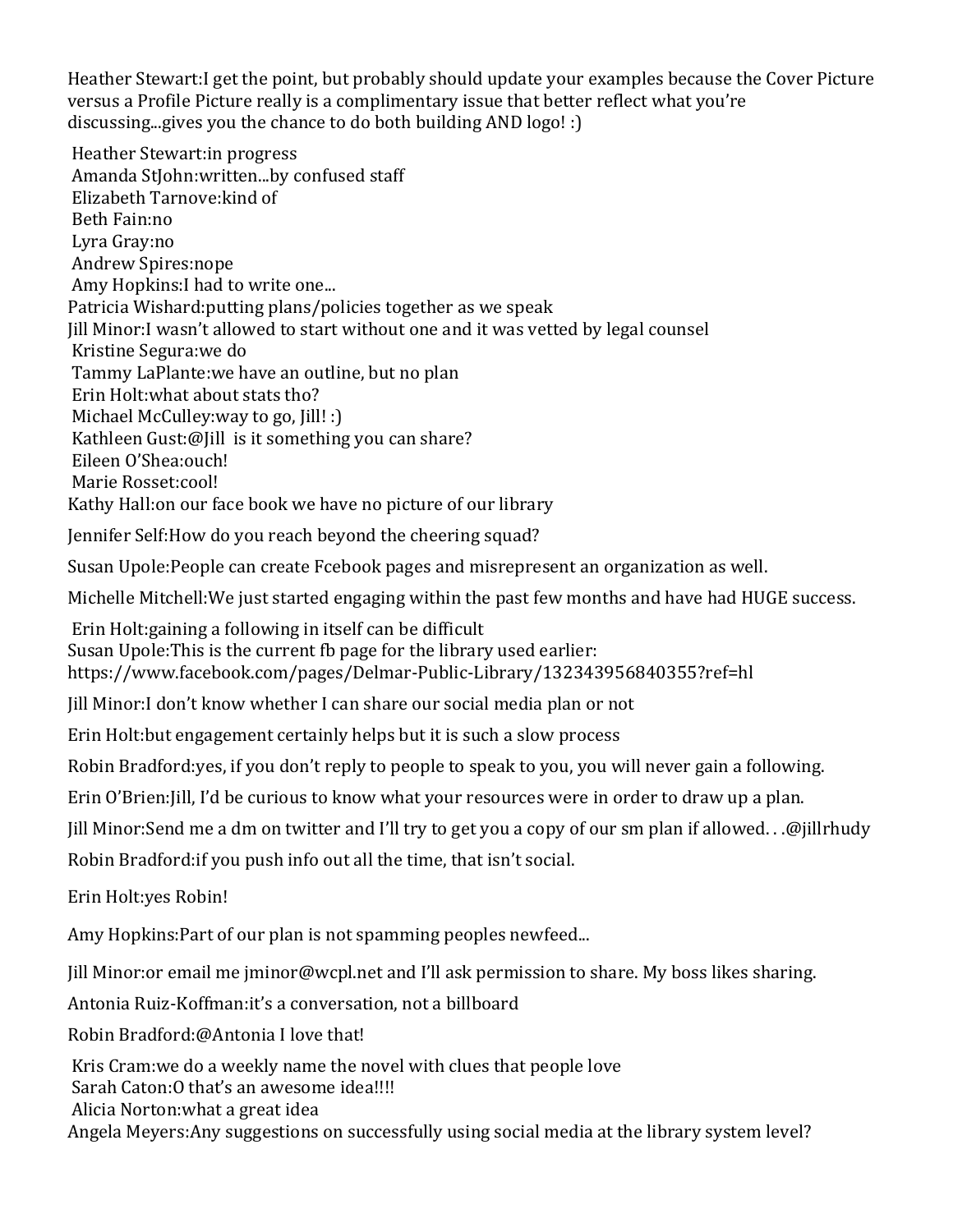Kathleen Gust: Thanks Jill!

Erin O'Brien: Kris, you're right, that always elicits great response.

Julia Aker: We try to do a Teaser Tuesday, Question of the Week, and Flashback Friday.

Polli Kenn: I like that! I'm having a hard time getting a converstation going. I think the prior SM person never responded and we lost folks.

Angela Meyers: Consortium/Federated system Michael McCulley: On FB, what happens when you don't respond to comments?

Erin O'Brien:And don't delete comments on Facebook, either!

Kelly Sundin: the problem is that you have to STAFF SM accounts Karen Kreterfield: Even if all you do is "like" a comment, your are still acknowledging interaction!

Julia Aker: People go crazy over pictures of our preschool crafts.

Michael McCulley: Yes > @Erin!

jeffie nicholson: Like or favorite

Lyra Gray: yeah, I just got assigned to our Facebook Page and I'm having a hard time getting anyone to respond to conversation starters.

Elizabeth Tarnove: Yes, Julia. Preschool craft photos get a big response Sarah Caton: we had some people who were very negative on our library fb page, what should you do for those?

Erin O'Brien: Julia, yes! And people LOVE photos.

Carrie Prechtel: We had someone drop the F Bomb. I hid it so only he and his friends could see it.

Iill Minor: Carrie brilliant!

Jill Minor: I would never have thought of that

jeffie nicholson: respond positively or that you need to move it off the profile, e"mail me at and let me see if I can get answer for you" for example

Michelle Burkhart: Lyra, we've had the same problem. We put conversational stuff up and don't get much response. But it's picking up slowly.

cindy Hayes: we post local history stories and sometimes get more than 100 "shares"

Erin Holt:do you think you should only do what you can handle regardless of popularity? i.e. don't do Pinterest if you can't keep up w/ it?

Jill Minor: Have a comment moderation policy

Michael McCulley:communities love local history :)

Philip Krogmeier: Carrie, that's the beauty of some of the more recent changes to facebook. That level of account management is getting a lot easier.

Mary Brannen: I agree with Jill. A few groups I have joined have occasionally posted their "rules for discussion" and ask new members to read them when they join/like the page.

Michelle Mitchell: If you share other organizations posts/tweets/whatever, they're more likely to share yours. It can open you up to a whole new audience. (i.e. more followers)

Erin Holt:oh...shoot...lol

Lyra Gray: I was considering creating a 'Library Lady' character on Bitstrips.com and making comics I could post on FB... anyone tried anything along those lines?

Lisa Peters:\*Like\*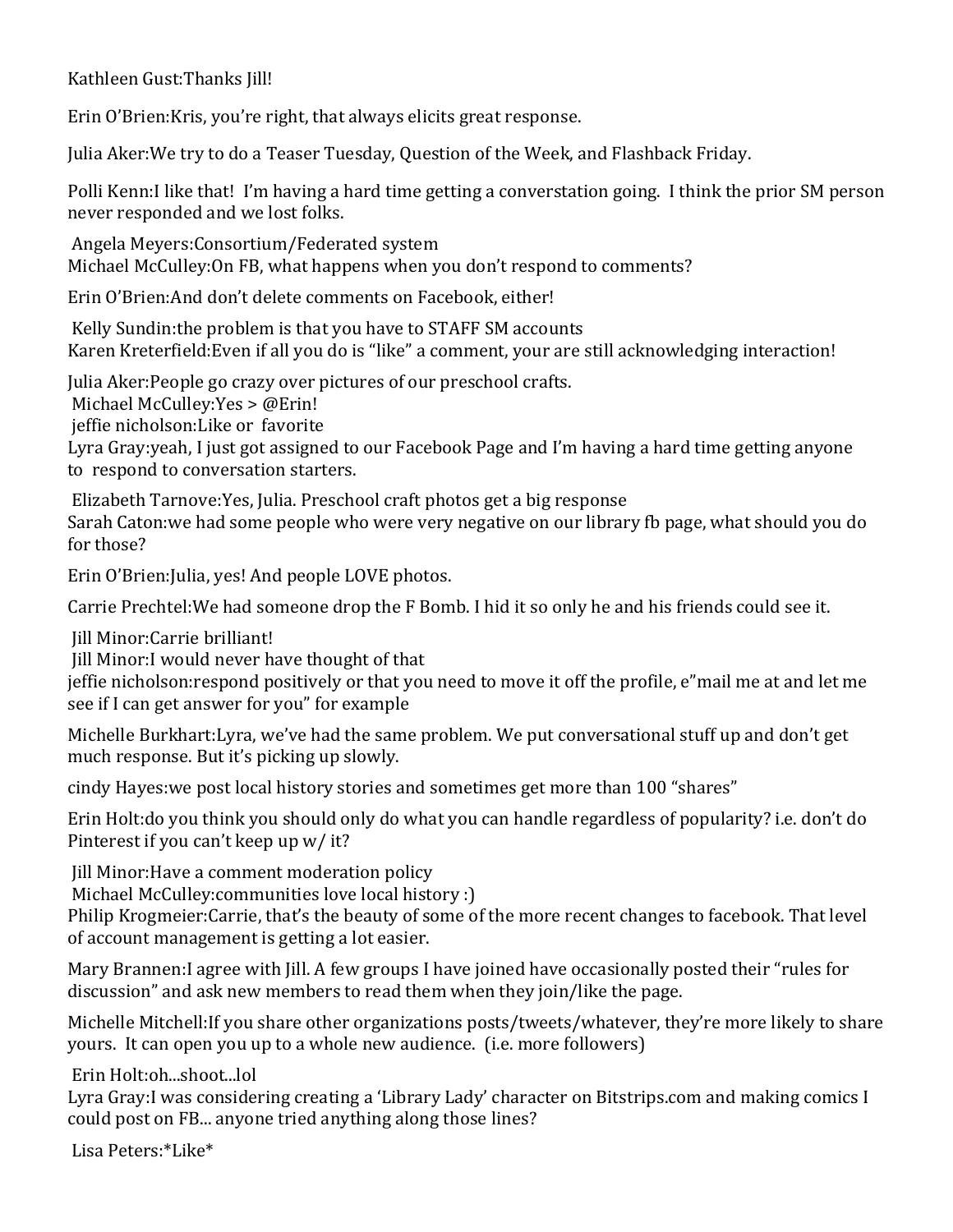Polli Kenn:so stealing that Erin Holt: oh now this is GOOD! Amanda StIohn: definitely. Jill Minor: I have a comment moderation policy too, approved by library director Jill Minor:we're all about policy Lisa Peters:\*LOVE\* Erin Holt: are these for twitter mainly or mroe FB  $b/c$  of character limit

Heather Stewart:good alternative examples...may steal these. ;)

jeffie nicholson: we have an atty approved comment policy on our facebook page. Horribly long link: https://www.facebook.com/wcpltn?ref=tn\_tnmn#!/notes/williamson-county-public-librarysystem/williamson-county-public-library-system-social-media-policy/332504323447976

Erin Holt:oh marketing :)

Eileen O'Shea: library lady could be kinda like the ryan gosling meme. only with a library lady...

Sarah Carnahan: what was your blog again? Andrew Asquith: While we're waiting for sound, how's this for a twitter bio? Have a question about Laramie County Library, what was eaten during conclave or if that murder mystery you heard about is back? Tweet us or call 307.634.3561

Stanley Strauss: Laura's next Infopeople webinar: "People are Talking about You...but do you know what they are saying." It's on Wednesday, April 24 at 12 noon Pacific. Just us then! (http://infopeople.org/people\_are\_talking)

Mary Brannen: I like that Andrew...you could change it occasionally to match with current events.

Maura Otis: Thanks for the info. Kelly Sundin:404 on that link Erin Holt: link doesn't work Carol Ellison:http://infopeople.org/people\_are\_talking Trina Jacobs: Link doesn't work :-( Andrew Asquith: Thanks for the feedback Mary! Tamara Stoker: thanks! Philip Krogmeier: Excellent. Marci Behm: This is a great webinar! Lauri Rebar: And also posting the closed captioning pod? Wendy Wright: Very useful tips so far... Trina Jacobs: Great webinar :-) Karen Duree: will you email a link to archive? Judy Rosenberg: stoker? new movie called that! Stanley Strauss: Should be "Join us then" - http://infopeople.org/people\_are\_talking Amanda Grombly: What have you all found that works besides posting storytime/preschool pictures and local history?

Karen Kreterfield: does anyone use fb ads?

Michael McCulley:Replace "Tweet us" with "Talk to us @[Twittere handle] or call...

Marci Behm: This one is worth my time. Have attended others, (not infopeople) and they have not been so good. Lots of great applicable information.

Brittany McBride:https://www.facebook.com/NorfolkPublicLibrary/app\_112916305393989 Kathy Hall: will we get a certicication of complete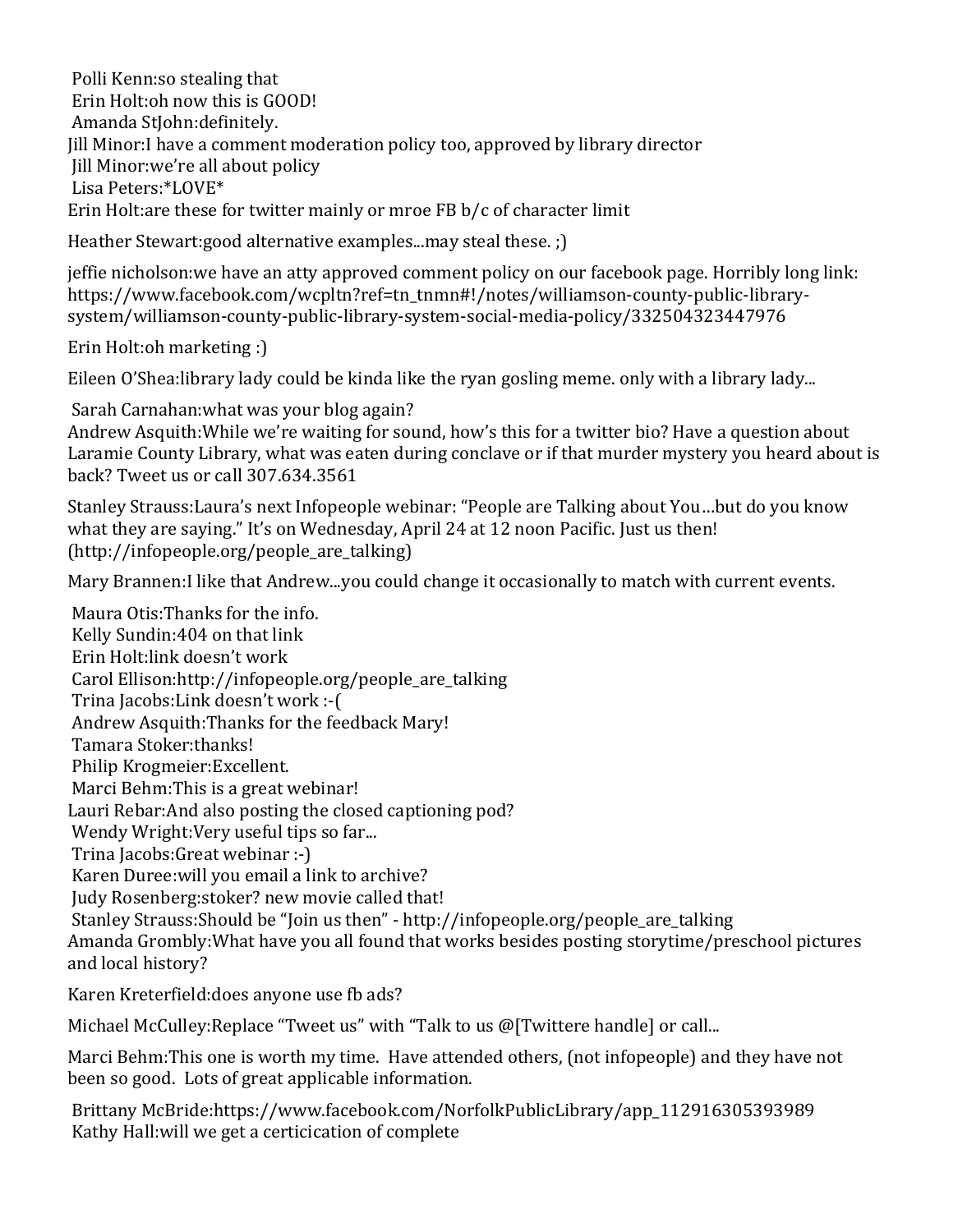Nancy Ashbrook: We're getting a committee together to convince upper mgmt to give Social media a try. Links to other social media policies would be VERY helpful. Can u provide links at end of webinar??

Rachael Pattillo: Scheduling reminders for programming works wonders!

Kelly Sundin: does anyone else want to share thier SM policy?

Carrie Prechtel: anything book related is a hug hit. I got 1500+ views on a grammar pun

Rachael Pattillo: Gotta be careful not to oversaturate.

Carol Ellison: Brittany are you using Extended Info for this?

Wendy Wright: Has anyone had customers complain about their photo on your FB page? (Event)

Erin O'Brien: Quotes are terrific.

Infopeople Project: yes you will still be able to get a certificate of completion

Sheila Evans: OK, that link works (People are talking...) but I don't see a way to sign up yet?

Sarah Carnahan: staff reviews, blogs/links, feedback questions on library use/tips, and events

Kathy Dempsey: Latest issue of Marketing Library Services newsletter had cover story on creating SM policy: 
 http://www.infotoday.com/mls/mar13/index.shtml

Sarah Jesudason: We have our social media policy on our 'about' page: https://www.facebook.com/TigardPublicLibrary/info

Amanda Grombly: How often do you post on FB or Twitter?

Louise LeClaire:https://www.facebook.com/cheshirelibrary?ref=hl Triste Longcore: Blaming WIndows is a safe bet Amanda 
 StJohn:HAH Sarah Carnahan: 3x a day Carrie Prechtel: I try to limit to three posts a day, but I save those items for the weekend and schedule them. Did you know you can schedule posts?

Alicia Norton: how do you get conversations started with the public, versus announcements and quotes?

Jill Minor: Facebook 2-3 posts a day Twitter 7-8 looks about right to me

Molly Moss: people love our historical local photos on fb & twitter

Carol Ellison: Louise I follow your library—LOVE what you're doing! Gerald Rezes: Not Windows!

Jill Minor: And tweets should be scheduled/spaced out

Rachael Pattillo: Talk to people! Don't be afraid to @ locals who follow you.

Lyra Gray: I made a 'most interesting man' meme... "I'm not always the most interesting man in the world, but when I am, it's because I've spent the day at the library"

Louise LeClaire: we space out FB posts 3 or more hrs apart

Michelle Mitchell: scheduling posts is a life-saver

Rachael Pattillo: If someone checks in and posts it on Twitter, I normally @ them and say helo.

Louise LeClaire: more frequent posting on Twitter

Rachael Pattillo: Or, you know, hello.

Lauri Rebar: We get our best results / response / reposts when showing photo albums from library events.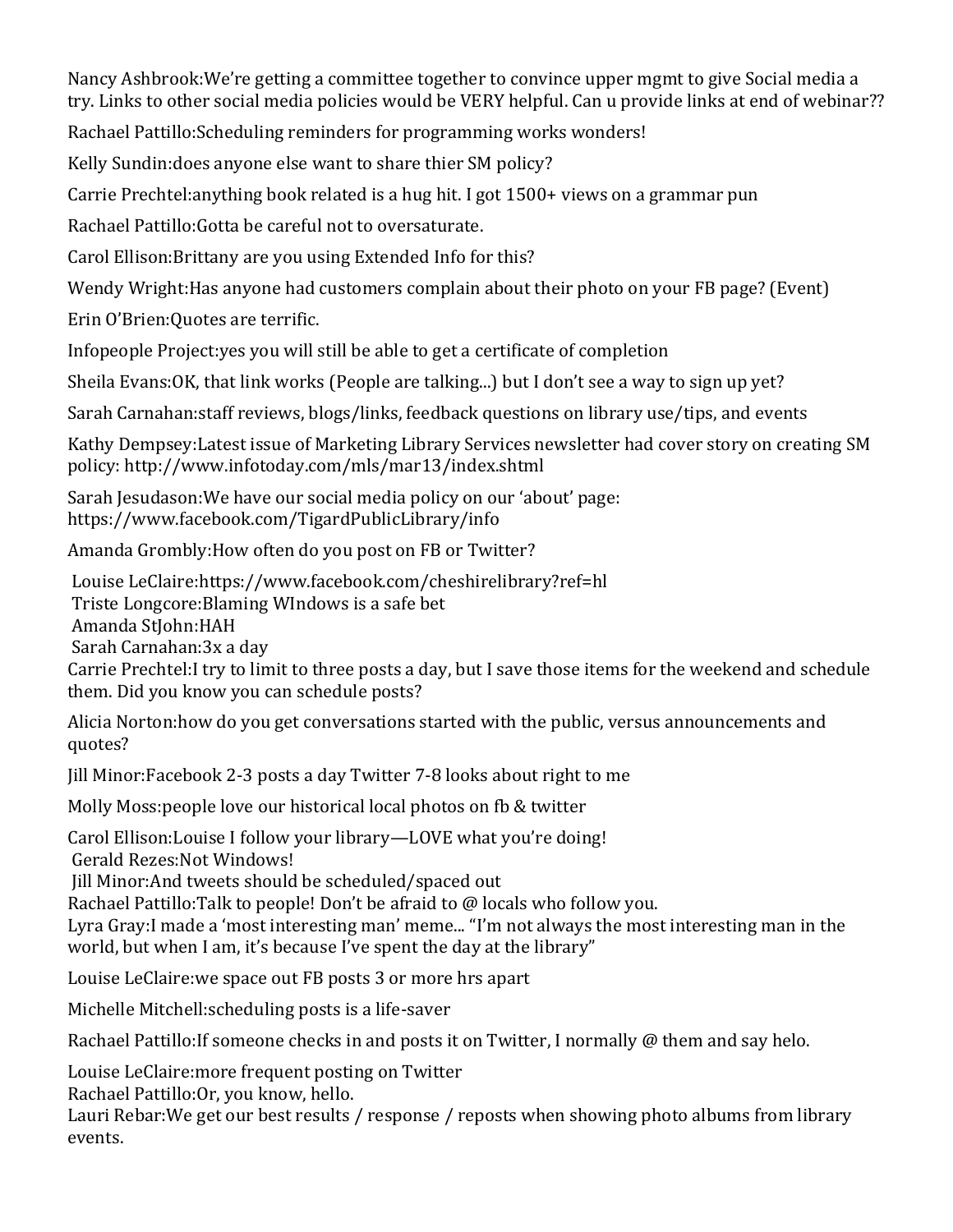Lisa Peters: Good thing the power came back quick Kristine Segura:2x a day. at least 5x a week of non-program related info.

Karen Kreterfield:posting at night and early morning works via HootSuite

Sheila Evans: Love it Lyra! Can you share? Klara Kim: Windows 7 caused the snowstorm. True fact. Erin O'Brien: HootSuite's great! Iill Minor: I use Hootsuite Elizabeth Tarnove::-) Wilma Glover-Koomson:LOL Erin Holt: we use Hootsuite (free version) Carol Ellison: I stuggle to get my colleagues to upload event photos in-house for social media posting in a TIMELY manner

Erin Holt:yes Triste Longcore: Tweeting twice a day, at least Michael McCulley: Seems just sending all your FB posts to twitter (your only Tweets) isn't the right strategy...

Philip Krogmeier: Just don't autotweet. It's worth knowing that it's actually a person rinning the twitter account.

Tonya Dobson: We thank our followers on Twitter Lisa Compton: ves Cathy Ormsby: yes yay Tracee 
 Waters:yay! Rachael Pattillo: Hootsuite, tumblr queues, and facebook timed posts all work wonders! Monica Casanova: ves Josephine Tan:welcome back! Amy Bader: welcome back! Sarah Jesudason: We use the scheduling capabilities in FB and Tweetdeck to schedule Twitter.

Rachael Pattillo: Yay Laura! Philip Krogmeier: Yay! Winfred Monu: I can hear you now Eileen O'Shea:we blame windows 7 completely! jeffie nicholson: we use hootsuite to schedule tweets Erin O'Brien: (Or just Windows :)) Gerald Rezes::-( Stephen Cauffman: When is the best time of day to tweet? Jill Minor: between 2 and 4 pm Erin Holt: anytime! Rachael Pattillo: All day. Lisa Peters: One of the authors I follow puts her typos up every once in a while : ) Erin O'Brien: morning - lunch - before dinner Louise LeClaire: we have the best luck first thing in the mornng and last thing at night

Louise LeClaire: 10-10

Marci Behm: We tweet when our neighboring large businesses have coffee breaks. Everyone at STarbucks is on their phones in line next door.

Stephen Cauffman: Thank you! Kristine Segura: we keep time consistent.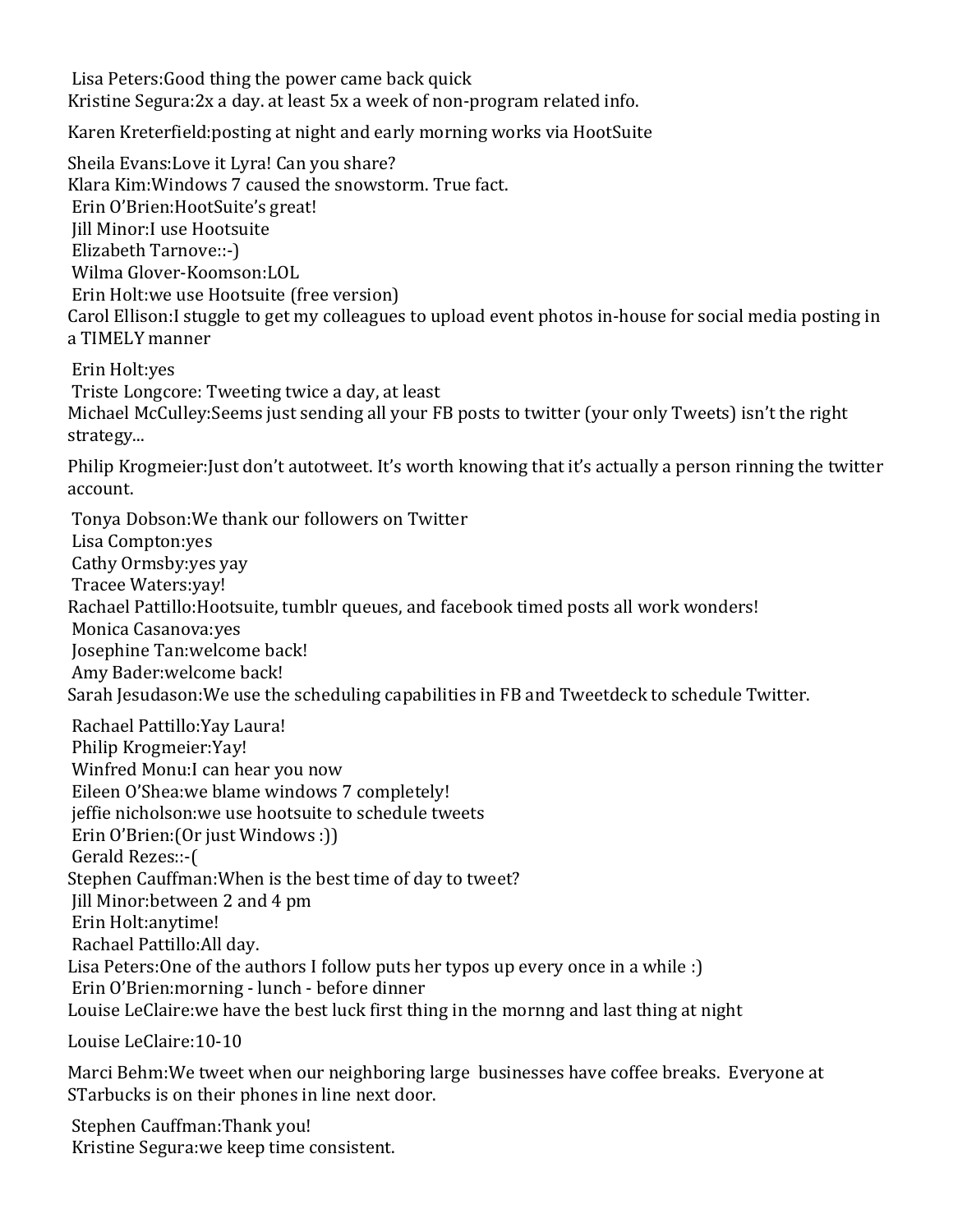Heather Stewart: Friday afternoons, Sat & sunday mornings & evenings Erin Holt: i stagger our tweets Erin Holt: and add interaction in there too Carol Batt: We've found that late evening or even night can work. Valerie Stewart-Rice: Shouldn't it fail on the building picture? Kelly Sundin: so many of my colleagues have a lot of pushback for this, they say that casual, conversational voice isn't "professional" Philip Krogmeier: Unless that's their logo Andrew Spires: 9:00 P.M. - 8:00 P.M. Valerie Stewart-Rice: last slide Monica Casanova: there's no way her name is ugh leigh Rachael Pattillo: Social media isn't pro. Robot voice is a huge downfall. Antonia Ruiz-Koffman:not me kelly Monica Casanova: sounds like ugly Erin Holt: casual language - i like it! show your person / business Rachael Pattillo: You're a person, use that personality! Philip Krogmeier: Turn your social media outlet into a pirate! Eileen O'Shea:hah! super relevant slide! Philip Krogmeier: ARR! Lisa 
 Peters:Pirate Elizabeth Tarnove: sounds like a pirate ;-) Rachael Pattillo: Arrrgh! Kelly Sundin: Never you, Antonia... : ) Wendy Wright: Good lesson Erin O'Brien: Does casual have to mean lack of punctuation? I don't like the latter. Amy Hopkins: I would give them alternate locations as well... Michael McCulley: Internet is capitalized, most times.. : ) Rachael Pattillo: Go for the punctuation. Rachael Pattillo: dont type lik dis Philip Krogmeier:I'm a stickler for proper punctuation, especially on social media. Erin O'Brien: Me too, Philip. Louise LeClaire: program announcements are our LEAST engaged posts Amy Hopkins: arrrgghhh is professional? Kathy Dempsey:re: talking casually on SM: Davide Lee King's book "Face@FAce" is really helpful. Louise LeClaire: that's not what people look for on our FB Page Stephen Cauffman: How often is it okay to re-tweet? Elizabeth Tarnove: As a former newspaper reporter, I was taught exclamation points were the mark of an amateur. Sarah Caton: I do too Tamara Kristine Segura: we use a standard font for our posts. also a standard shape for photos. Lisa Peters: It's like using omg for everything Melissa Cardenas-Dow:LOL Philip Krogmeier: Don't water your own posts down with retweets. Rachael Pattillo: Snap, Elizabeth. True fact. Iill Minor: OMG!!!!!!! Melissa Cardenas-Dow:so take it down a notch?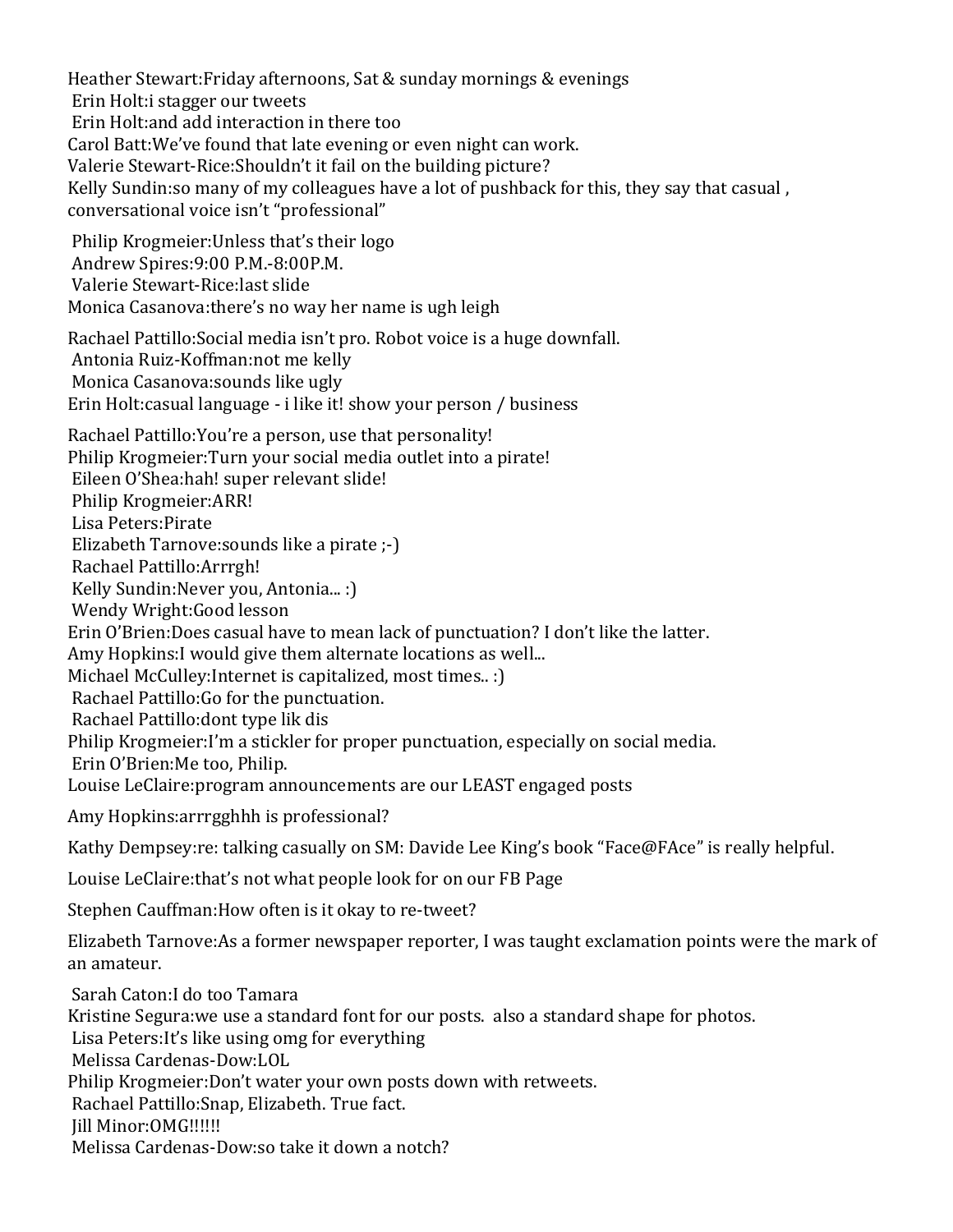Philip Krogmeier: But don't be afraid to retweet something relevant. It can bring in a wider audience.

Melissa Cardenas-Dow:calm down?

Jill Minor: I like about every 10th tweet (at least) to be by somebody else.

jeffie nicholson:http://www.fuseworkstudios.com/maximizing-your-tweets-infographic/

Philip Krogmeier: Jill, that's a great idea.

Louise LeClaire:ReTweet, but don't overdo. If you want others to retweet your posts, you should return the favor

Amy Bunn: I think overuse of exclamation points can look like fake enthusiasm... a little offputting.

Lisa Peters: Theres a reason you're using FB or SM Monica Casanova: Without the exclamation point, in my head it sounds monotone. Erin O'Brien: Thanks for that link, Jeffie. Maura Otis: I think most people ignore them. Rachael Pattillo: To be ordered?! Antonia Ruiz-Koffman:hehe Marci Behm: We always have a link and/or images, depending on the media.

Triste Longcore: Exclamation points are telling people what to thnk/feel. I hate 'em

Stephen Cauffman: Thanks for the 're-tweet' suggestions!!!!!!

Lauri Rebar: Photos and links are essentials of our posts Lisa Peters: What about CAPS? Antonia Ruiz-Koffman:" a new release" Amanda StJohn:right. Karen 
 Duree:right Andrew Spires: The movie "Big"? Eileen O'Shea: in lieu of ! what about a hashtag like #awesomelibrarystuff

Marci Behm: We use clever verbage to describe the movie.

Sarah Jesudason: Movie names are a problem with the viewing license. We use a lot of hints.

Michael McCulley:Can't use movie titles on public media... : [

Sarah Caton: we have a couple of new releases that they can choose on

Erin Holt: intrigue anyone

Erin O'Brien:I'm guilty of using exclamation points! Not in multiples, though, but still - I better reduce.

Louise LeClaire: put a photo with every post you can Rachael Pattillo: Hashtag sparingly.

Jill Minor: Rick & Ilsa, here's looking at you kid, we have popcorn

Tamara Stoker:no hashtags on FB. It's upsetting to many people...

Rachael Pattillo: Especially hashtags used for fun.

Louise LeClaire: paople more likely to look at your post if there's a graphic element to it

Rachael Pattillo: FB might be adding hashtags.

Kathy Dempsey: I exclaim on things too! esp "This is worth sharing!"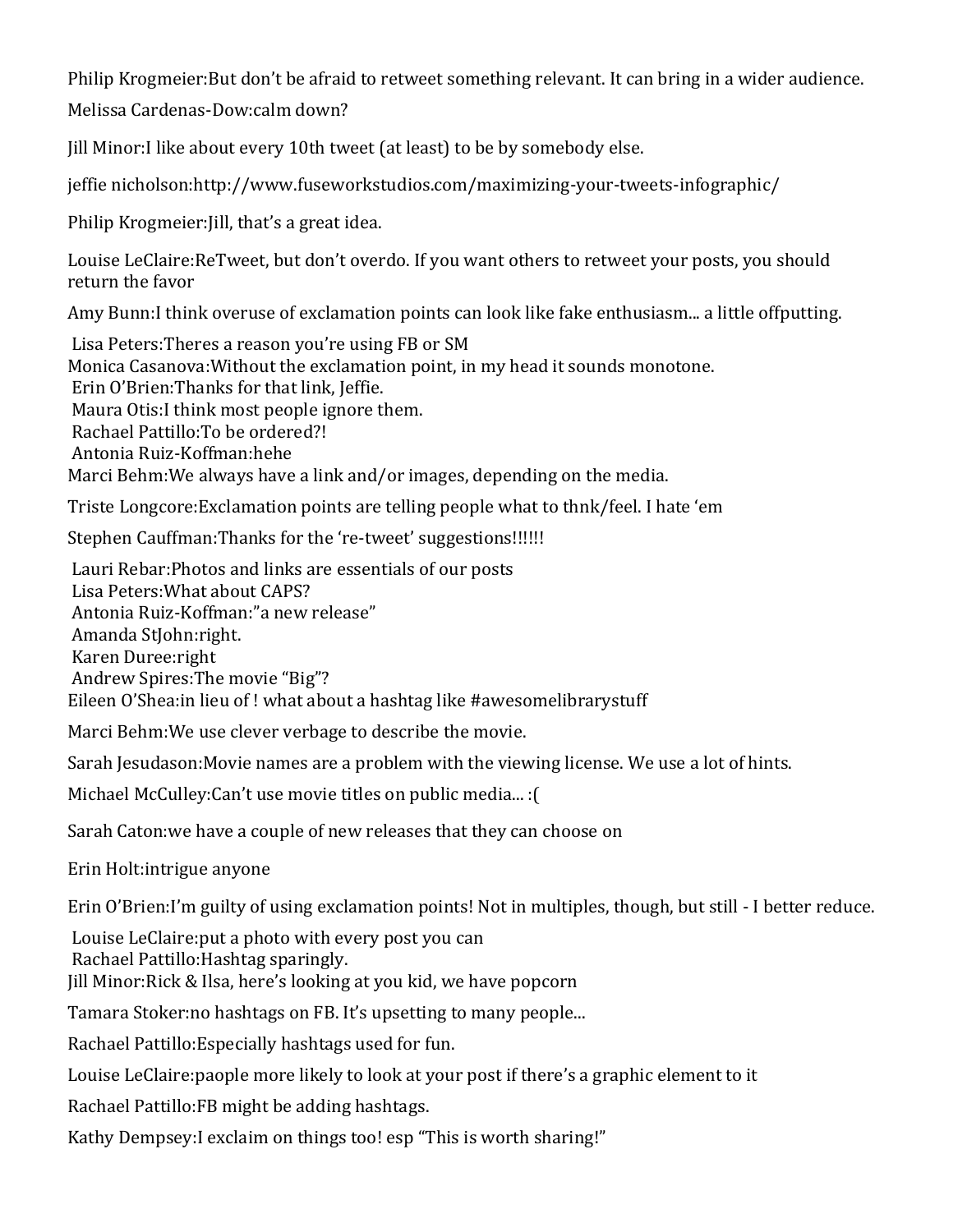Philip Krogmeier: Bingo, Rachael. Hashtags should be just as strictly regulated as exclamation marks.

Michael McCulley: true Rachael.. considering it...

jeffie nicholson:so it's not enough to like a post on facebook? I couldn't tell if they were.

Alicia Norton: Library should've posted info right online Jill Minor: In this case, children's librarians don't want too much detail posted in case of changes : (

jeffie nicholson: # need to be something you think people will be looking for

Marci Behm: I love that FB might be adding hashtags, but am curious how they will work with security settings.

Kristine Segura: we posted a photo of our story times  $w/$  age group info Erin Holt:dude, LAG!

Erin O'Brien: Marci, I'm excited for that, too.

Erin Holt:no press is better than bad press right

Rachael Pattillo: Hashtags will make cross posting to Twitter and Facebook a lot better, on top of being able to track specifics on FB. I HATE searching for posts on FB.

Rachael Pattillo: Hashtags would be awesome.

Erin O'Brien: And Instagram posts to Facebook, too.

Jill Minor: I hate that you can't tweet instagram without clicking to open them any more

Michael McCulley: Instagram can do anything with your photos, remember their new TOS?

Sarah Jesudason: How about using Events in FB? We found our patrons weren't using them, but I know I use them in my personal life.

Mary Brannen:@ Michael...I thought they had backtracked on portions of their TOS.

Michael McCulley:@Mary.. some, but I still stopped using it...

Rachael Pattillo:@Michael @Mary, ins't pinterest facing a similar issue?

jeffie nicholson: I use events. Prettier and bigger pictures via events than engaged calendar on our website.

Amy Bunn: Sarah J, I think some people find events intrusive, but that's only anecdotal.

Marci Behm: We just discussed Events yesterday and decided they weren't goign to work well for us.

jeffie nicholson: Also cross post events to other local pages

Michael McCulley: I hadn't heard about PINterest that way...

Erin Holt: it is a TON of work but yes, benefits!

Mary Brannen: Yes. I am surprised it took this long...I'm not sure how Pinterest hasn't been a huge copyright/registration issue.

Rachael Pattillo: Hrm. This requires more research.

Michael McCulley: Thnx for links Laura!

Carrie Prechtel: Reading Nitty Gritty right now.

Klara Kim: i want infopeople to do your other presentations!

Monica Casanova: why mean laura?

Erin O'Brien: Laura, 'Doing Social media So It Matters' is on my desk right now. : )

Rebecca Lightfoot:Reading "NItty Gritty" right now. It's excellent.

Marci Behm: I have that book on my desk too.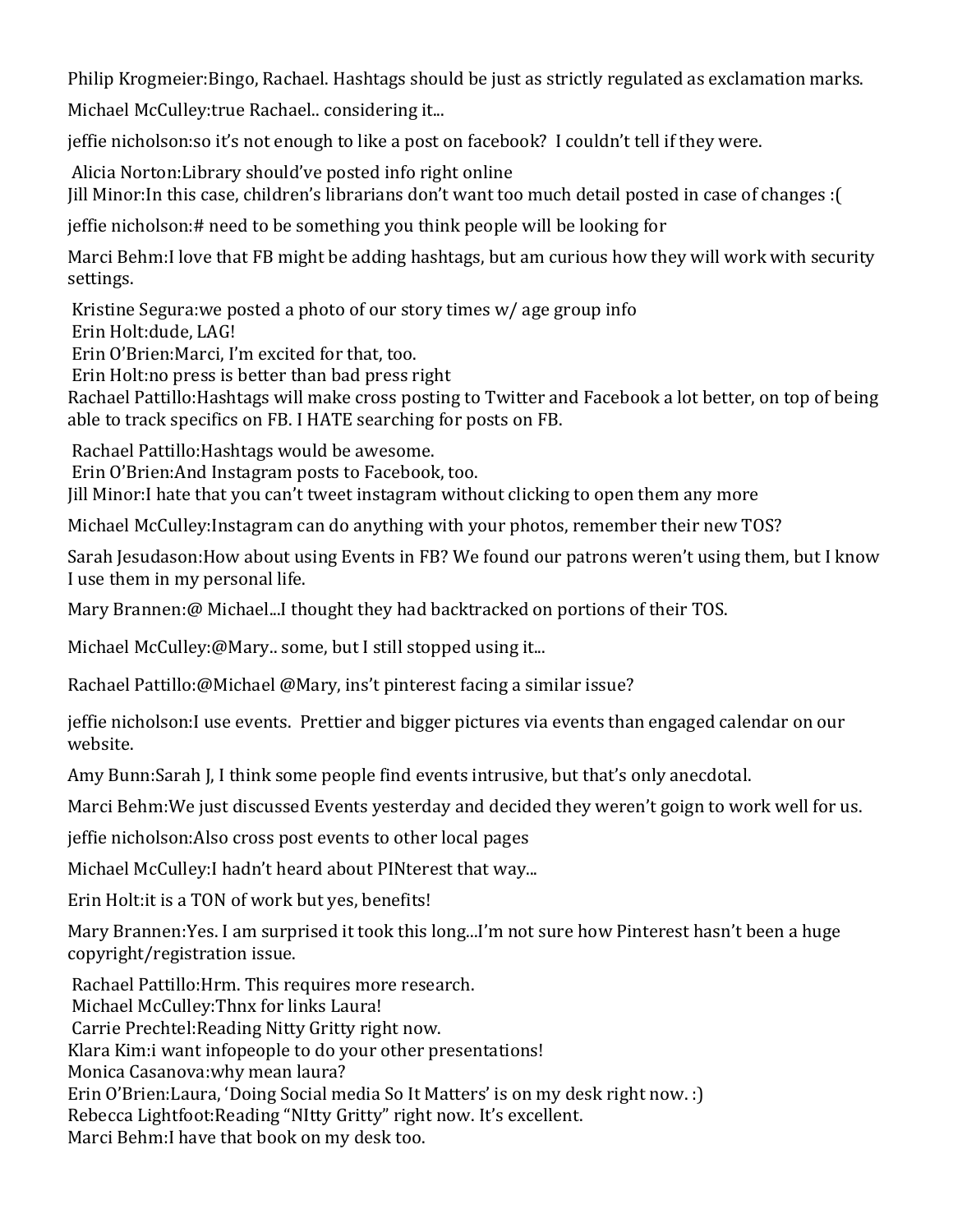Lauri Rebar: I created a spreadsheet to help me remember some of the programs, departments, special things, etc. that we have that may be of interest. This helps jumpstart my brain when thinking of something to post for our academic library.

Nancy Ashbrook: Norfolk PL social media policy?? Couldn't find it w/FB timeline. Help?

Marci Behm: We have a social media calendar shared in Google so that we don't miss posting big events.

Sarah Caton:Nancy, https://www.facebook.com/NorfolkPublicLibrary/app\_112916305393989 Wendy Wright: We have one page for 38 branches Karen Kreterfield: I periodically scan other library pages for ideas

Iill Minor: I wish there was one central calendar where I could get information; it's like pulling teeth

Joanna Duffett: What if we already have pages for each branch ALREADY?

Erin Holt: NYPL has diff twitter feeds per branch Angela Meyers: Our libraries are unique and all have their own facebook pages. Do I pull events from their fb pages and promote?

Joanna Duffett:should we consolidate? Lauri Rebar:@ Karen Kreterfield, great idea! Erin Holt: and they have 85 branches Sarah Caton: We have 2 pages for our small library. One is just for teens Kristine Segura: our main admin page has our logo. the branches have profile pics of different branches.

Jill Minor: Yes, Angela! You can shortlink the FB posts and tweet them

Laura Anthony: I use RSS feeds from the central library to update our branch users

Rachael Pattillo:@Sarah Same for us! We share a Teen page with Parks and Rec.

Marci Behm: We have consolidated social media for our 6 locations. We are in a big streamlining process.

Andrew Asquith: Does thank include teens Laura? We have almost 200 teens? Should we ask them to like the main page?

Stephen Cauffman: What about individual vs institutional Twitter accounts?

Heather Stewart: How do your libraries with FB interface / promote other community and city activities? Not all Library focused?

Sarah Caton: pinterest is awesome, i promote books and movies that we have geared towards teens

Carol Batt: We love our Pinterst site http://pinterest.com/buffalolibrary/

Maura Otis: If you have time to do only one social media sites well, which one is best?

Mary Stenger: Our pinterest is popular too.

Erin O'Brien:NYPL's Pinterest site is terrific - great example if your library's looking to join.

Rachael Pattillo:Does anyone use foursquare? Currently asking my boss if we can get rid of it.

Sarah Caton: it was bashing our events

Erin 
 O'Brien:\*you're

Brittany McBride: Pinterest has actually been a god send for us since we have so many resources we want to share, but had to reduce our website pages

Iill Minor: I use Foursquare but it was once more useful than it is now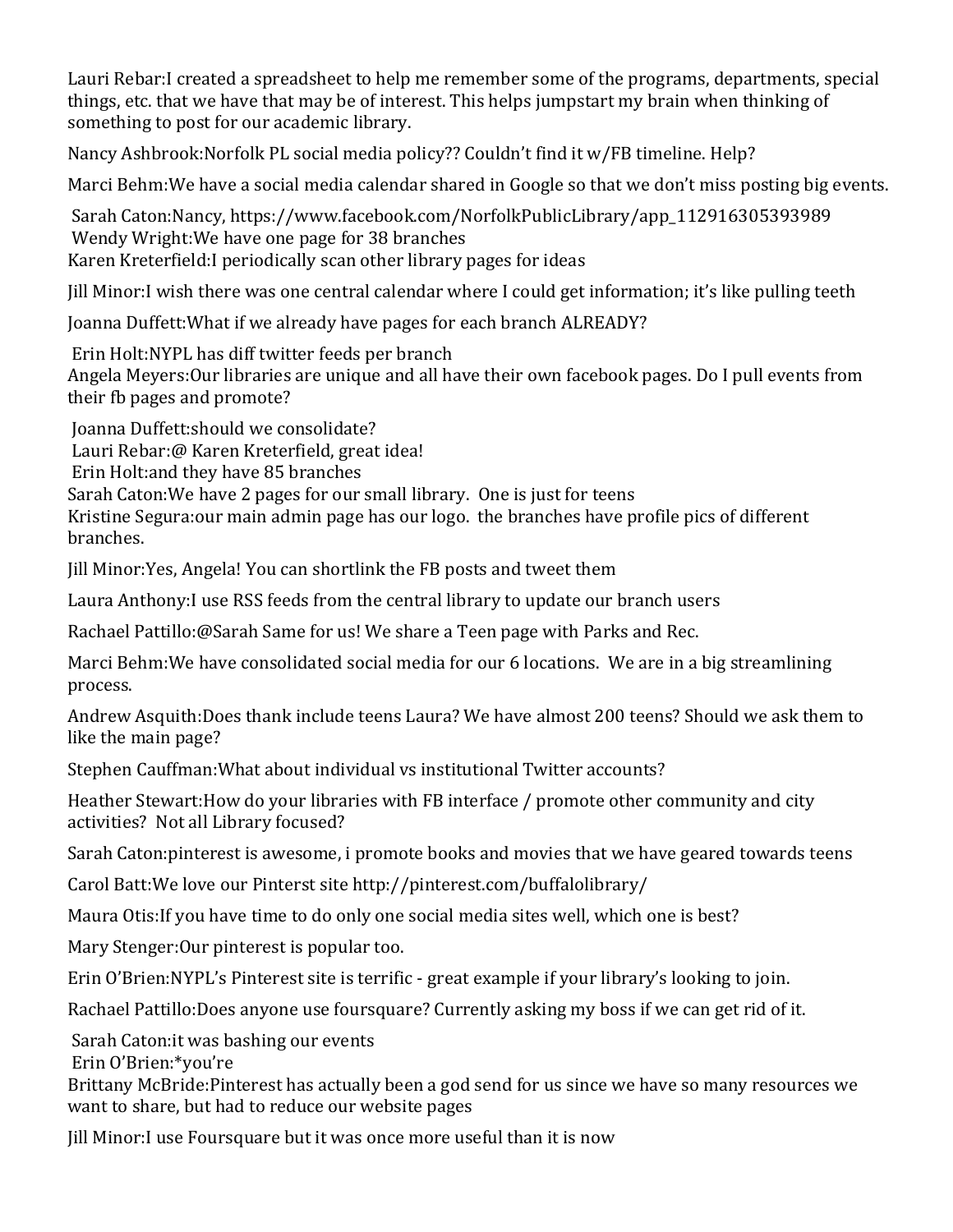Erin O'Brien: (scratch that correction - sorry)

Erin O'Brien: [ill, does your library use Instagram?

Marci Behm: We ran a Pinterest contest. We got like 10 entries, but it was really great: http://pinterest.com/dmplib/inspired-by-the-book-contest/

Jennifer Self: Where are the teens now? Wendy Wright: Where are the teens? Polli Kenn: what do you do with nice patrons who are regular likers/commenters who post events that are things like classes, etc.

Sarah Jesudason:tumblr Renee 
 Romanoff:instagram Michael McCulley: Youtube use? is that social media? Our City govt here blocks YouTube on our computers..: [

Rachael Pattillo:@Jill How so? We're really laid back and can't get the hang of offering "coupons".

Sarah Carnahan: or instagram Laura Anthony: yikes Wendy Wright:Yay! We do that. Andrew Asquith: teens like pheed & tumblr Jill Minor: Erin, not yet—we use owly for photos via Hootsuite, and are using Vine

Klara Kim: instagram?

Melissa Cardenas-Dow:so...if the majority of library staff and faculty need to be sold on FB, what can you do?

Sarah Caton: mine still are on facebook

Jessica Hayes: i heard that youtube was the teens new site

Elizabeth Chavarin: I think teens are on Instagram

Rachael Pattillo: Pheed seems like tumblr + ability to monetize.

Michael McCulley: I tried to tell them Library of Congress has a YouTube channel..lol..

Sarah Caton:@ Michael lol that's just awesome Mary Brannen: I would say young adults/college aged students on instagram...but teens?

Eileen O'Shea: @ [ill what are you doing with Vine?

Jill Minor:@Rachel we haven't had any offers yet, we just post updates Andrea Kroll: Contra Costa County wants to build interest in digitizing our local history collection. We have started a Facebook page and are considering moving to Pinterest, tumbler or a blogging webite. Any suggestions?

Rachael Pattillo:@Jill Thanks! Jill Minor: tips I mean Sarah Caton:ok i haven't even started on instagram, what is it? lol Kelly Sundin: is that the same tactic for countering the "professional voice" argument, and convince your staff/colleagues that conversational, casual voice is better?

Monica Casanova: photo sharing Jennifer Self: Do you envision a role for libraries on tumblr?

Erin Holt:Sarah IG is a photo sharing site / app Michael McCulley: they might get \*with it \* one day @ Sarah...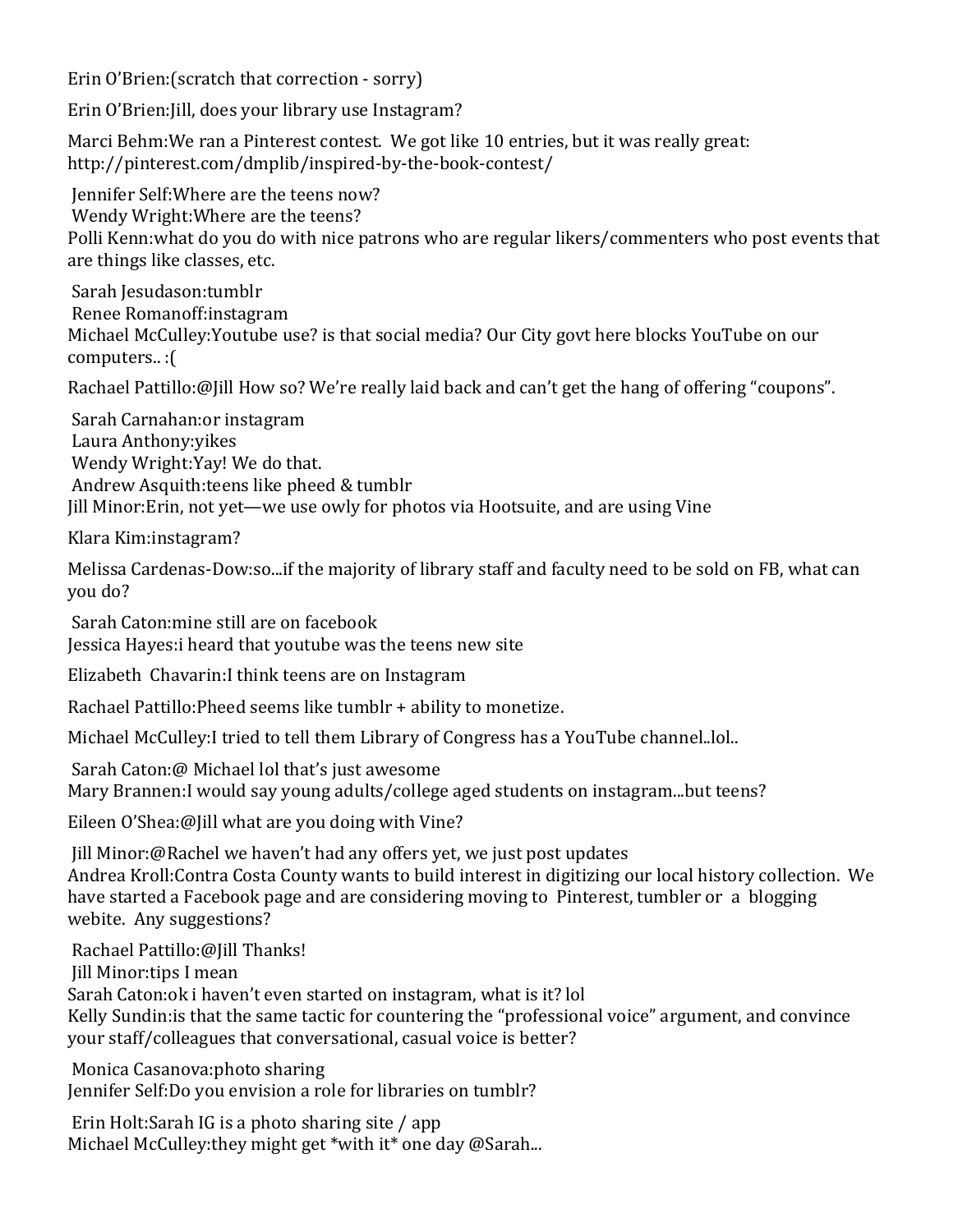Amy Bader:@Sarah-Instgram is solely a photo sharing site

Erin Holt: can filter pics

Laura Anthony: We use RSS feeds to announce our central events is that overkill?

Sarah Caton: Oh ok thanks

Marci Behm: Recent studies show teens are on the visual web: Instagram, Tumblr and SnapChat.

Jill Minor: I'm trying to decide whether to do Instagram or Tumblr next

Erin O'Brien:@Sarah, it's a photo-driven site - it's smartphone-based.

Sarah Caton: like meme's? Catherine Hany: Instagram is popular with Tweens in our area. Erin O'Brien:@Jill, I'm/we're in the same boat. Rachael Pattillo: Tumblr has been very good to us! Erin Holt: can't really get on board w/ Tumblr Lisa Peters: Would you do a webinar on Tumblr soon? Elizabeth Chavarin:@sarah you can post pictures and hashtags on Instagram (IG) Rachael Pattillo: Love the sharing for Tumblr. Eileen O'Shea: any libraries here with tumblr links, feel free to share here Jill Minor:I'd be keener on Instagram if FB hadn't pulled the Twitter plug Sarah Rodriguez:@Jennifer there's a ton of libraries & librarians on tumblr. There's actually a pretty comprehensive list of them here: http://thelifeguardlibrarian.tumblr.com/tumblarians

Monica Casanova: Is a Social Media policy necessary? Specifically, for staff

Jill Minor: Facebook owns Instagram

Iennifer Self:@Sarah thanks

Kathy Dempsey: Yes, SM policy is vital!

Brittany McBride:http://norfolkpubliclibrary.tumblr.com/

Stanley Strauss: Laura's webinar is archived: http://infopeople.org/training/teens-tweens-socialnetworking

Marci Behm: We're using a Wordpress acct for our local history pages but then we push the posts to FB and Twitter. Our followers love it.

Nanett Overholt: Pictures with Flickr is what we use

Jill Minor: I may do it just so I can call myself "Tumblarian"

Sarah Caton:@Monica, I would say so, just to keep everyone safe and understand what is going on

Erin O'Brien: Omaha Public Library uses a blog for stories moreso than photos.

Philip Krogmeier: Love it, Jill.

Amy Bunn: Do you think it works to make a library page an open forum for community members to reach out to each other for information? ie—allowing a patron to post something like, "Where in the area can I buy a purebred labradoodle?," then allowing community members to respond. Too hard to control?

Michael McCulley: Blogs still important, I think...

Erin O'Brien:Agree, @Michael.

Philip Krogmeier: We have an "Ask a Librarian" link on our page for questions like that, Amy. Elizabeth Chavarin:@Jill do you think it's okay to ask people to post pictures on your social media pages for example, a family who just picked up a library card

Jill Minor:I'd be ok with that persuant to moderation @Elizabeth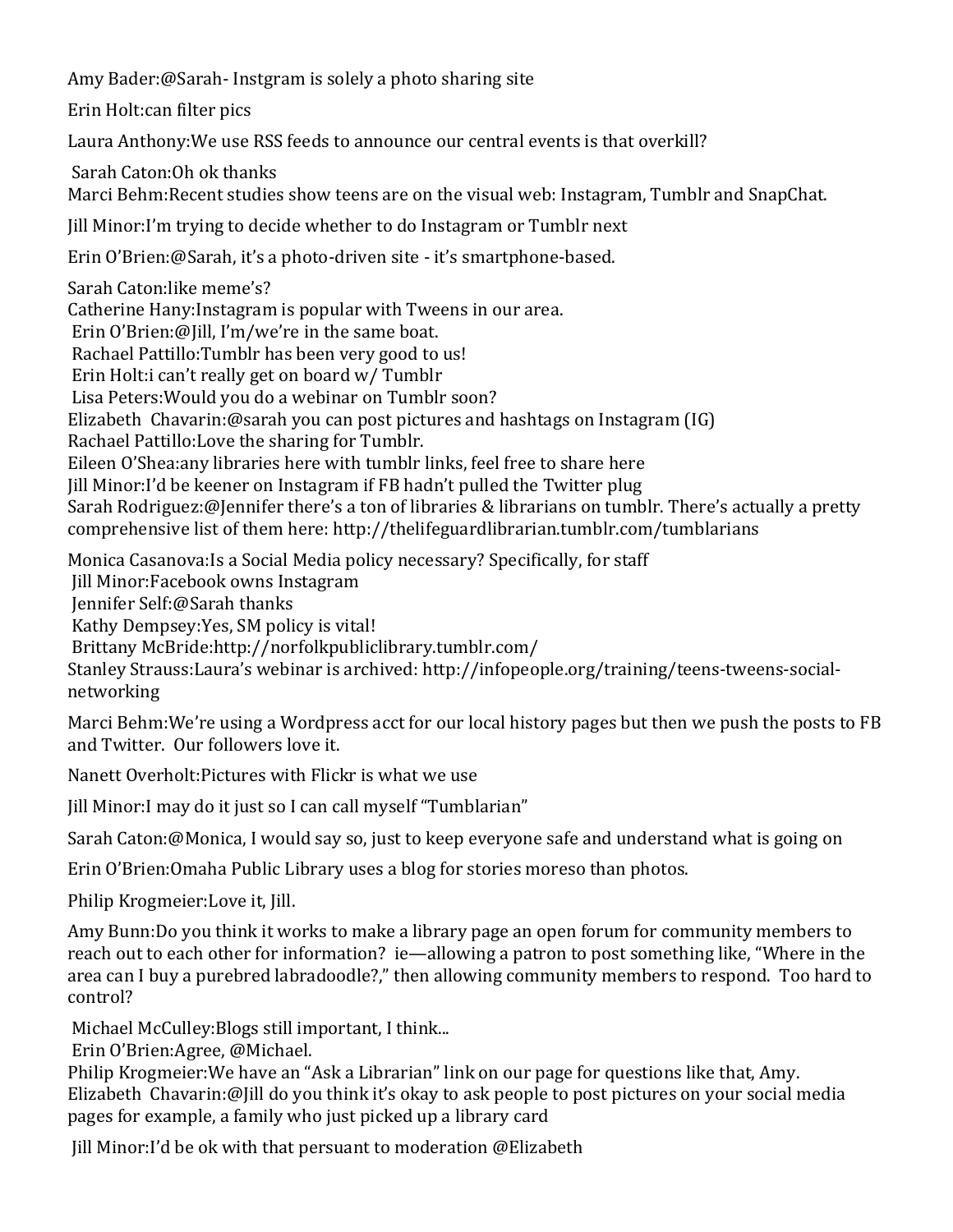Kathy Dempsey:@Monica: how to write SM policy: http://www.infotoday.com/mls/mar13/index.shtml

Kris Cram: at Omaha Public Library we have a photo permission form Rachael Pattillo:@Elizabeth We've had patrons email us photos-such as kids with new cards, kids at events, etc. But we definitely screen items first.

Carrie Prechtel: Photo releases covers you. We did new library card holders. It's fun. Elizabeth Chavarin:Cool! Erin O'Brien:@Kathy, thanks for that link. Sarah Caton:@Philip how do you put a link like that on FB? Amy Bunn: A photo release form might protect you from liability. Stephen Cauffman: What about individual vs institutional Twitter accounts?

Sarah Carnahan: we have photo releases that patrons must sign

Jill Minor: Photo release with library card! WHAT A GREAT IDEA!

Monica Casanova: Here's an NYT article about the folly of regulating what employees say on social media http://www.nytimes.com/2013/01/22/technology/employers-social-media-policies-comeunder-regulatory-scrutiny.html?pagewanted=all&\_r=0

Amanda Grombly: what about taking pictures at events, do you still need photo releases

Monica Casanova: good point

Nilya Carrato: We have a photo release built into our library card and/or event sign up forms

Kathy Hall: we also have a phote releases for our patron

Carrie Prechtel: I wanted our library to put a photo release on the library application form. No go yet

Kristin Stout: Did you say that this webinar would be archived? If so, how do I access the archive?

Erin O'Brien:@Amanda, yes, if the photos will be posted to the public/used by the Library.

Elizabeth Chavarin: love that! @Nilya

Philip Krogmeier:@Sarah: It's something that our web guru has built into our webpage. It's actually an instant messaging system rather than a forum-style system.

Laura Anthony: Any recommended apps to use on facebook?

Nanett Overholt: We use photo release as part of our events too.

Antonia Ruiz-Koffman:as a patron i would never sign a photo release

Michael McCulley: rulez? where we're going we don't need rulez...

Sarah Carnahan: or have the kids hold their crafts in front of their faces

Sarah Caton:ok thanks @Philip

Marci Behm: I have to go work a desk. This has been fabulous. Thank you.

Jill Minor: Disclaimer on my personal twitter account—my opinion not library's

Andrew Asquith: I hear tons of things about facebook, but what kinds of things should we be tweeting for libraries?

Eileen O'Shea:bye farmville

Erin O'Brien:@Nilya, but for how long has a photo release been a part of the library card signup form?